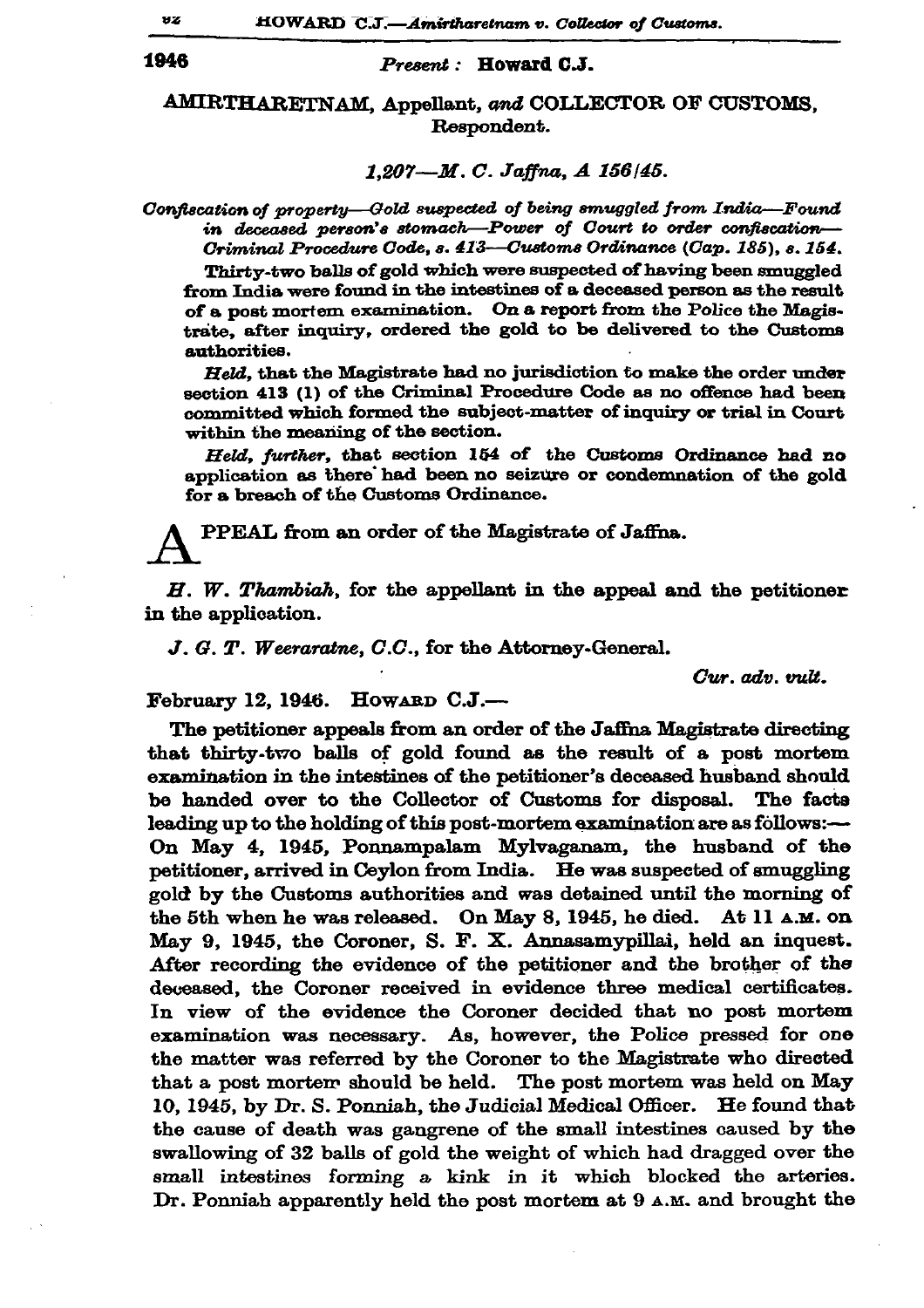gold to the Magistrate at 11 A.M. whilst the latter was sitting on the Bench. Thereafter the Magistrate recorded the evidence of the Coroner. Dr. Ponniah and a man called Karthigesu. On May 14, 1945, the Magistrate received a letter from the petitioner claiming the gold as the legitimate widow of Ponnampalam Mylvaganam and the natural guardian of his children. The Magistrate fixed the matter for enquiry on June 2, 1945. In view of an allegation in the Police Report that this gold was probably smuggled, he directed that notice of the inquiry should be served on the Police and the Customs authorities. On June 2. 1945, the Sub-Collector of Customs filed a motion that the gold be delivered to the Customs for disposal under section 154 of the Customs Ordinance. The Police supported this motion. On June 24, 1945, the inquiry was held and on August 14, 1945, the Magistrate directed that the gold be sent for disposal to the Customs authorities.

On behalf of the petitioner Mr. Tambiah has contended that the Magistrate had no power to make the order directing the handing over of the gold to the Customs authorities for disposal. In this connection he invited my attention to section 413 (1) of the Criminal Procedure Code which is worded as follows :-

"When an inquiry or trial in any criminal Court is concluded the Court may make such order as it thinks fit for the disposal of any document or other property produced before it regarding which any offence appears to have been committed or which has been used for the commission of any offence."

Mr. Tambiah maintains that the Magistrate had no power to make the order of confiscation inasmuch as "no trial or inquiry" had been held into "any offence" with regard to the gold. No trial, moreover, had been instituted before the Magistrate as no compliance had been made with section 148 of the code. The Magistrate appears to have thought that the offence of smuggling gold had been committed. The offender in such a case would have been Ponnampalam Mylyaganam. But such an offence was not the subject matter of the inquiry that the Magistrate held. The perpetrator of such an offence was dead and hence he could not be tried. Nor were proceedings instituted under section 148 of the Code. The provisions of section 413 were considered by Bertram C.J. in Silva v. Hamid<sup>1</sup> and in my opinion his decision in that case is very relevant to the facts of the present case. At page 416 the learned Chief Justice stated that the words "any offence" in section 413 must mean any offence which was either directly or indirectly the subject of the inquiry or trial. The trial of the offence of smuggling gold was not properly instituted before the Magistrate. The gold was brought to him by the Judicial Medical Officer and he, thereupon, instituted an inquiry to determine its ownership. The case of Martin Silva v. Kanapathypillai<sup>2</sup> is another authority for the proposition that no order under section 413 can be made unless a Magistrate has before him a proper complaint as required by section 148 of the Criminal Procedure Code that an offence has been committed. In that case Abrahams C.J. also held that a criminal Court is not to be employed as a tribunal to investigate rival

> $120 N. L. R. 414.$  $2$  14 C.L.W.41.